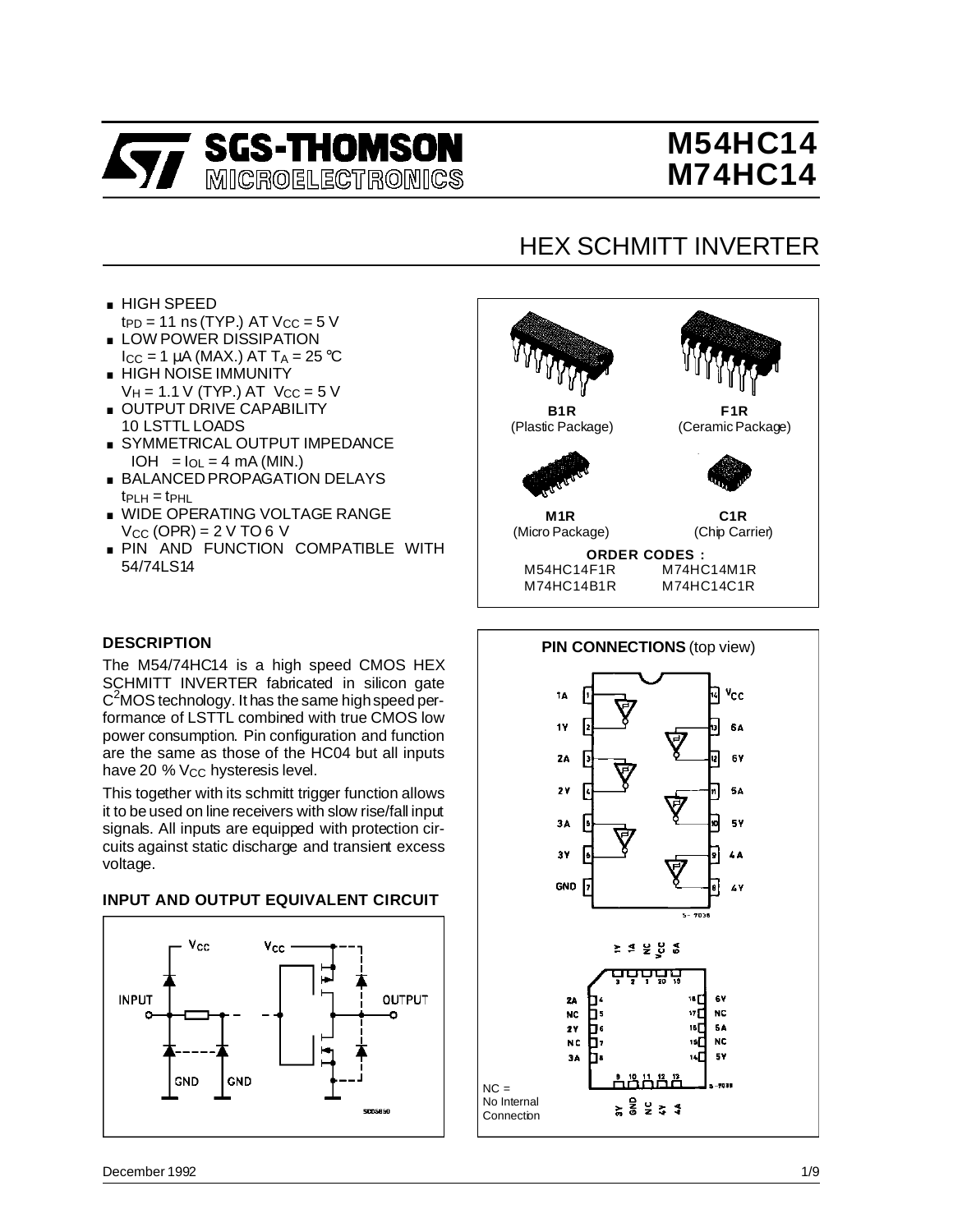#### **TRUTH TABLE**

### **PIN DESCRIPTION**

| <b>PIN No</b>         | <b>SYMBOL</b> | <b>NAME AND FUNCTION</b> |
|-----------------------|---------------|--------------------------|
| 1, 3, 5, 9,<br>11, 13 | 1A to 6A      | Data Inputs              |
| 2, 4, 6, 8,<br>10,12  | 1Y to 6Y      | Data Outputs             |
|                       | GND           | Ground (0V)              |
| 14                    | Vcc.          | Positive Supply Voltage  |

#### **IEC LOGIC SYMBOL**



### **LOGIC DIAGRAM/WAVEFORM**



### **ABSOLUTE MAXIMUM RATINGS**

| Symbol                      | <b>Parameter</b>                             | Value                    | Unit         |
|-----------------------------|----------------------------------------------|--------------------------|--------------|
| $V_{\rm CC}$                | Supply Voltage                               | $-0.5$ to $+7$           | V            |
| V <sub>I</sub>              | DC Input Voltage                             | $-0.5$ to $V_{CC}$ + 0.5 | V            |
| Vo                          | DC Output Voltage                            | $-0.5$ to $V_{CC}$ + 0.5 | V            |
| lικ                         | DC Input Diode Current                       | ± 20                     | mA           |
| lok.                        | DC Output Diode Current                      | ± 20                     | mA           |
| lo.                         | DC Output Source Sink Current Per Output Pin | ± 25                     | mA           |
| $I_{CC}$ or $I_{GND}$       | DC V <sub>CC</sub> or Ground Current         | ± 50                     | mA           |
| $P_D$                       | Power Dissipation                            | $500$ (*)                | mW           |
| $\mathsf{T}_{\mathsf{stg}}$ | Storage Temperature                          | $-65$ to $+150$          | $^{\circ}C$  |
| $\mathsf{T}_\mathsf{L}$     | Lead Temperature (10 sec)                    | 300                      | $^{\circ}$ C |

Absolute MaximumRatings are those values beyond whichdamage tothe device may occur. Functional operation under these condition isnotimplied. (\*) 500 mW:  $\approx$  65 °C derate to 300 mW by 10mW/°C: 65 °C to 85 °C

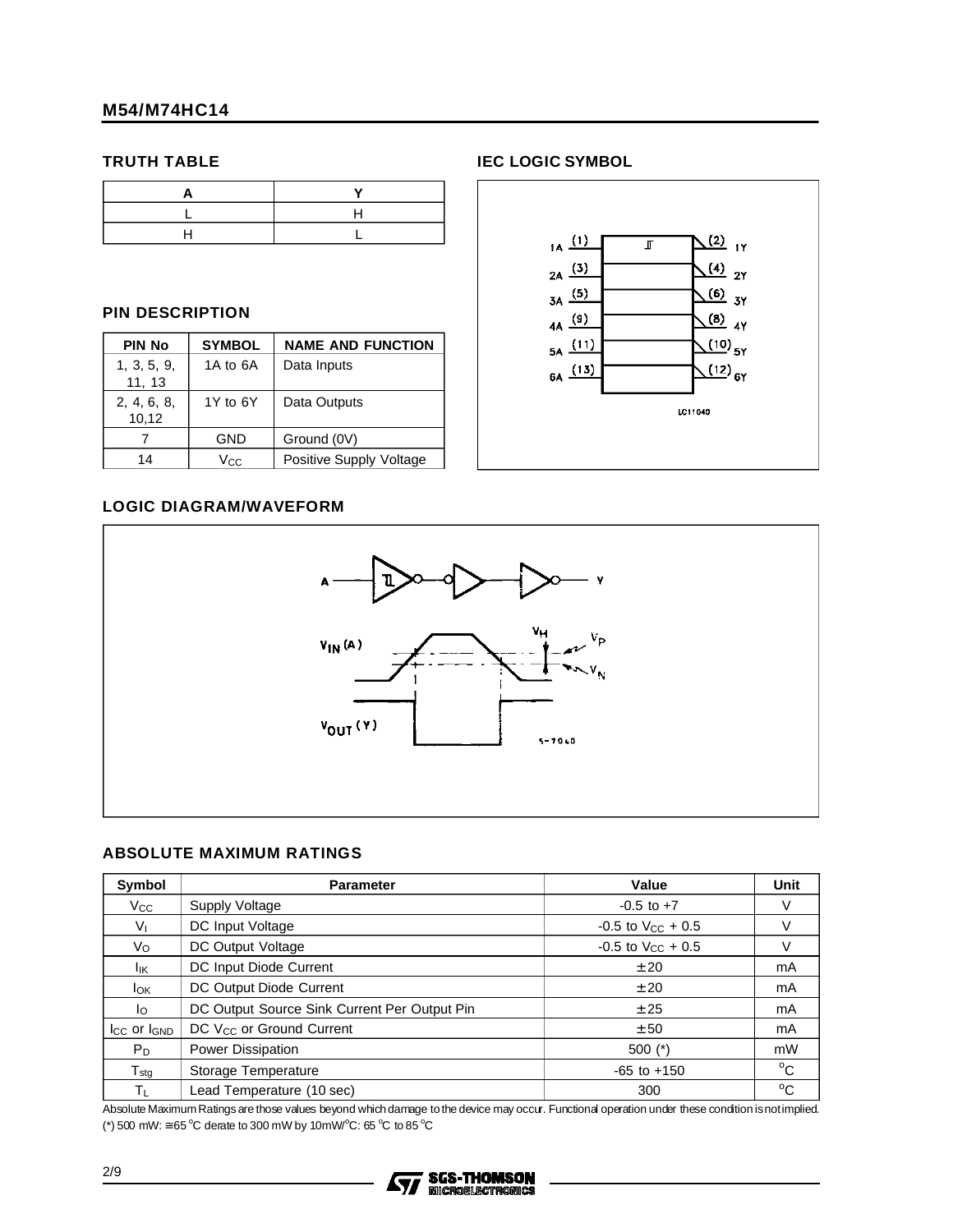## **RECOMMENDED OPERATING CONDITIONS**

| Symbol                      | <b>Parameter</b>                                           | Value                             | Unit                         |
|-----------------------------|------------------------------------------------------------|-----------------------------------|------------------------------|
| $V_{\rm CC}$                | Supply Voltage                                             | $2$ to $6$                        |                              |
| V <sub>1</sub>              | Input Voltage                                              | 0 to $V_{CC}$                     |                              |
| Vo                          | Output Voltage                                             | $0$ to $V_{CC}$                   |                              |
| ${\mathsf T}_{\mathsf{op}}$ | Operating Temperature: M54HC Series<br><b>M74HC</b> Series | $-55$ to $+125$<br>$-40$ to $+85$ | $^{\circ}$ C<br>$^{\circ}$ C |
| $t_r$ , $t_f$               | Input Rise and Fall Time                                   | No Limits                         |                              |

### **DC SPECIFICATIONS**

|                           |                             | <b>Test Conditions</b> |                 | Value                   |      |                                |              |      |                                |      |                              |      |
|---------------------------|-----------------------------|------------------------|-----------------|-------------------------|------|--------------------------------|--------------|------|--------------------------------|------|------------------------------|------|
| Symbol                    | <b>Parameter</b>            | Vcc<br>(V)             |                 |                         |      | $T_A = 25 °C$<br>54HC and 74HC |              |      | -40 to 85 $^{\circ}$ C<br>74HC |      | -55 to 125 °C<br><b>54HC</b> | Unit |
|                           |                             |                        |                 |                         | Min. | Typ.                           | Max.         | Min. | Max.                           | Min. | Max.                         |      |
| $V_{P}$                   | <b>High Level</b>           | 2.0                    |                 |                         | 1.0  | 1.25                           | 1.5          | 1.0  | 1.5                            | 1.0  | 1.5                          |      |
|                           | Threshold                   | 4.5                    |                 |                         | 2.3  | 2.7                            | 3.15         | 2.3  | 3.15                           | 2.3  | 3.15                         | V    |
|                           | Voltage                     | 6.0                    |                 |                         | 3.0  | 3.5                            | 4.2          | 3.0  | 4.2                            | 3.0  | 4.2                          |      |
| $V_N$                     | Low Level                   | 2.0                    |                 |                         | 0.3  | 0.65                           | 0.9          | 0.3  | 0.9                            | 0.3  | 0.9                          |      |
|                           | Threshold                   | 4.5                    |                 |                         | 1.13 | 1.6                            | 2.0          | 1.13 | 2.0                            | 1.13 | 2.0                          | V    |
|                           | Voltage                     | 6.0                    |                 |                         | 1.5  | 2.3                            | 2.6          | 1.5  | 2.6                            | 1.5  | 2.6                          |      |
| $V_H$                     | <b>Hysteresis</b>           | 2.0                    |                 |                         | 0.3  | 0.6                            | 1.0          | 0.3  | 1.0                            | 0.3  | 1.0                          |      |
|                           | Voltage                     | 4.5                    |                 |                         | 0.6  | 1.1                            | 1.4          | 0.6  | 1.4                            | 0.6  | 1.4                          | V    |
|                           |                             | 6.0                    |                 |                         | 0.8  | 1.2                            | 1.4          | 0.8  | 1.7                            | 0.8  | 1.7                          |      |
| <b>V</b> <sub>OН</sub>    | <b>High Level</b>           | 2.0                    | $V_1 =$         |                         | 1.9  | 2.0                            |              | 1.9  |                                | 1.9  |                              |      |
|                           | Output Voltage              | 4.5                    | V <sub>IH</sub> | $IO=-20 \mu A$          | 4.4  | 4.5                            |              | 4.4  |                                | 4.4  |                              |      |
|                           |                             | 6.0                    | or              |                         | 5.9  | 6.0                            |              | 5.9  |                                | 5.9  |                              | V    |
|                           |                             | 4.5                    | VIL             | $IO=-4.0$ mA            | 4.18 | 4.31                           |              | 4.13 |                                | 4.10 |                              |      |
|                           |                             | 6.0                    |                 | $I_0 = -5.2$ mA         | 5.68 | 5.8                            |              | 5.63 |                                | 5.60 |                              |      |
| $V_{\Omega L}$            | Low Level Output            | 2.0                    | $V_1 =$         |                         |      | 0.0                            | 0.1          |      | 0.1                            |      | 0.1                          |      |
|                           | Voltage                     | 4.5                    | V <sub>IH</sub> | $IO= 20 \mu A$          |      | 0.0                            | 0.1          |      | 0.1                            |      | 0.1                          |      |
|                           |                             | 6.0                    | or              |                         |      | 0.0                            | 0.1          |      | 0.1                            |      | 0.1                          | V    |
|                           |                             | 4.5                    | $V_{IL}$        | $I_{\Omega} = 4.0$ mA   |      | 0.17                           | 0.26         |      | 0.33                           |      | 0.40                         |      |
|                           |                             | 6.0                    |                 | $IO= 5.2 mA$            |      | 0.18                           | 0.26         |      | 0.33                           |      | 0.40                         |      |
| $\mathbf{I}_{\mathbf{I}}$ | Input Leakage<br>Current    | 6.0                    |                 | $V_1$ = $V_{CC}$ or GND |      |                                | ±0.1         |      | ±1                             |      | ±1                           | μA   |
| $_{\rm lcc}$              | Quiescent Supply<br>Current | 6.0                    |                 | $V_1$ = $V_{CC}$ or GND |      |                                | $\mathbf{1}$ |      | 10                             |      | 20                           | μA   |

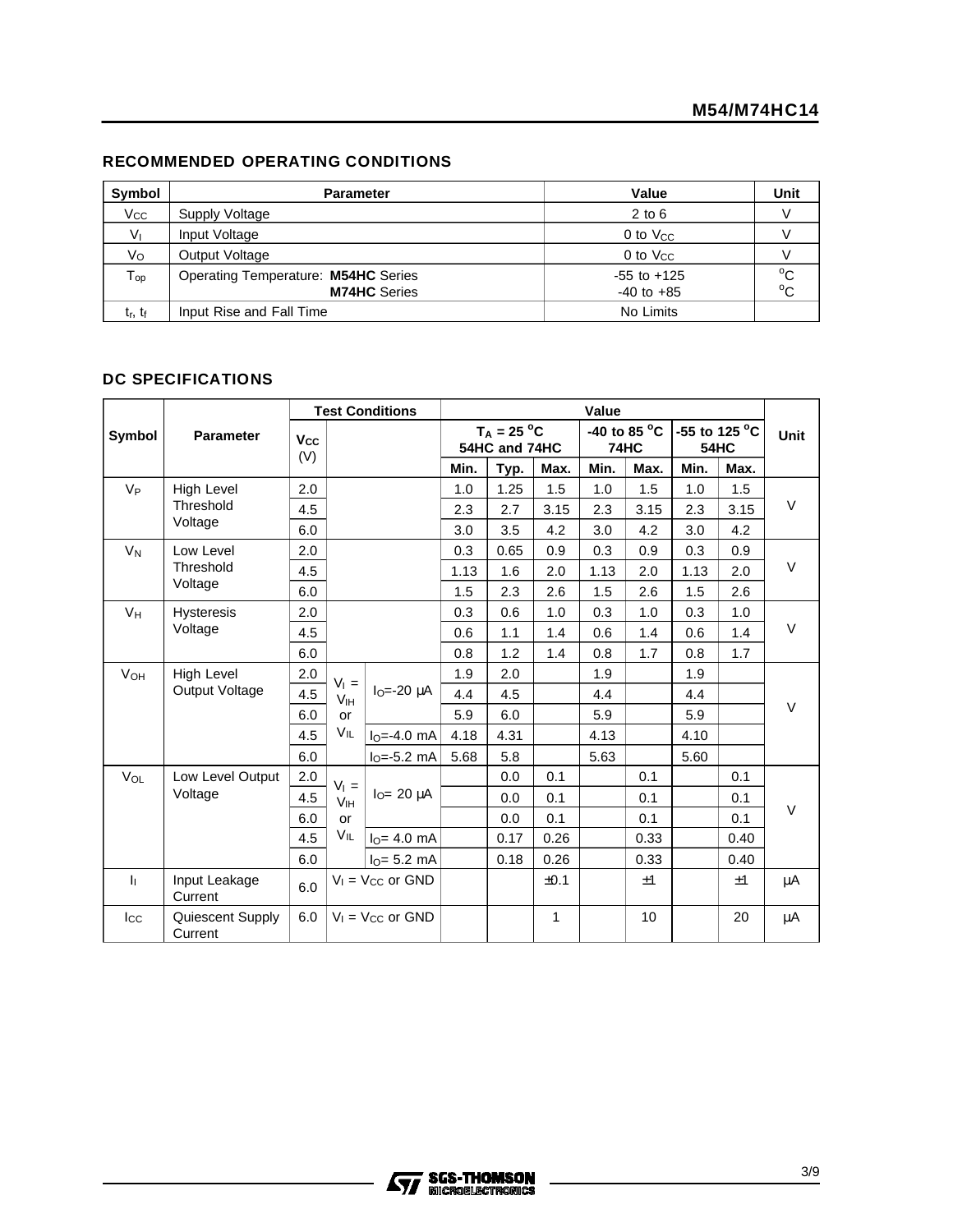| AC ELECTRICAL CHARACTERISTICS ( $C_L = 50$ pF, Input $t_r = t_f = 6$ ns) |  |
|--------------------------------------------------------------------------|--|
|--------------------------------------------------------------------------|--|

|                         |                                  | <b>Test Conditions</b> |  | Value |                                |      |      |             |      |                                                   |    |
|-------------------------|----------------------------------|------------------------|--|-------|--------------------------------|------|------|-------------|------|---------------------------------------------------|----|
| Symbol                  | <b>Parameter</b>                 | Vcc                    |  |       | $T_A = 25 °C$<br>54HC and 74HC |      |      | <b>74HC</b> |      | -40 to 85 °C $\vert$ -55 to 125 °C<br><b>54HC</b> |    |
|                         |                                  | (V)                    |  | Min.  | Typ.                           | Max. | Min. | Max.        | Min. | Max.                                              |    |
| $t_{TLH}$               | <b>Output Transition</b>         | 2.0                    |  |       | 30                             | 75   |      | 95          |      | 110                                               |    |
| t <sub>THL</sub>        | Time                             | 4.5                    |  |       | 8                              | 15   |      | 19          |      | 22                                                | ns |
|                         |                                  | 6.0                    |  |       | 7                              | 13   |      | 16          |      | 19                                                |    |
| t <sub>PLH</sub>        | Propagation                      | 2.0                    |  |       | 42                             | 125  |      | 155         |      | 190                                               |    |
| <b>t</b> <sub>PHL</sub> | Delay Time                       | 4.5                    |  |       | 14                             | 25   |      | 31          |      | 38                                                | ns |
|                         |                                  | 6.0                    |  |       | 12                             | 21   |      | 26          |      | 32                                                |    |
| $C_{IN}$                | Input Capacitance                |                        |  |       | 5                              | 10   |      | 10          |      | 10                                                | pF |
| $C_{PD}$ $(*)$          | Power Dissipation<br>Capacitance |                        |  |       | 28                             |      |      |             |      |                                                   | pF |

(\*) C<sub>PD</sub> is defined as the value of the IC's internal equivalent capacitance which is calculated from the operating current consumption without load. (Refer to Test Circuit). Average operting current can be obtained by the following equation.  $lc<sub>C</sub>(opr) = C<sub>PD</sub> \cdot V<sub>CC</sub> \cdot f<sub>IN</sub> + lc<sub>C</sub>$ 

### **SWITCHING CHARACTERISTICS TEST CIRCUIT**



## **TEST CIRCUIT Icc (Opr.)**



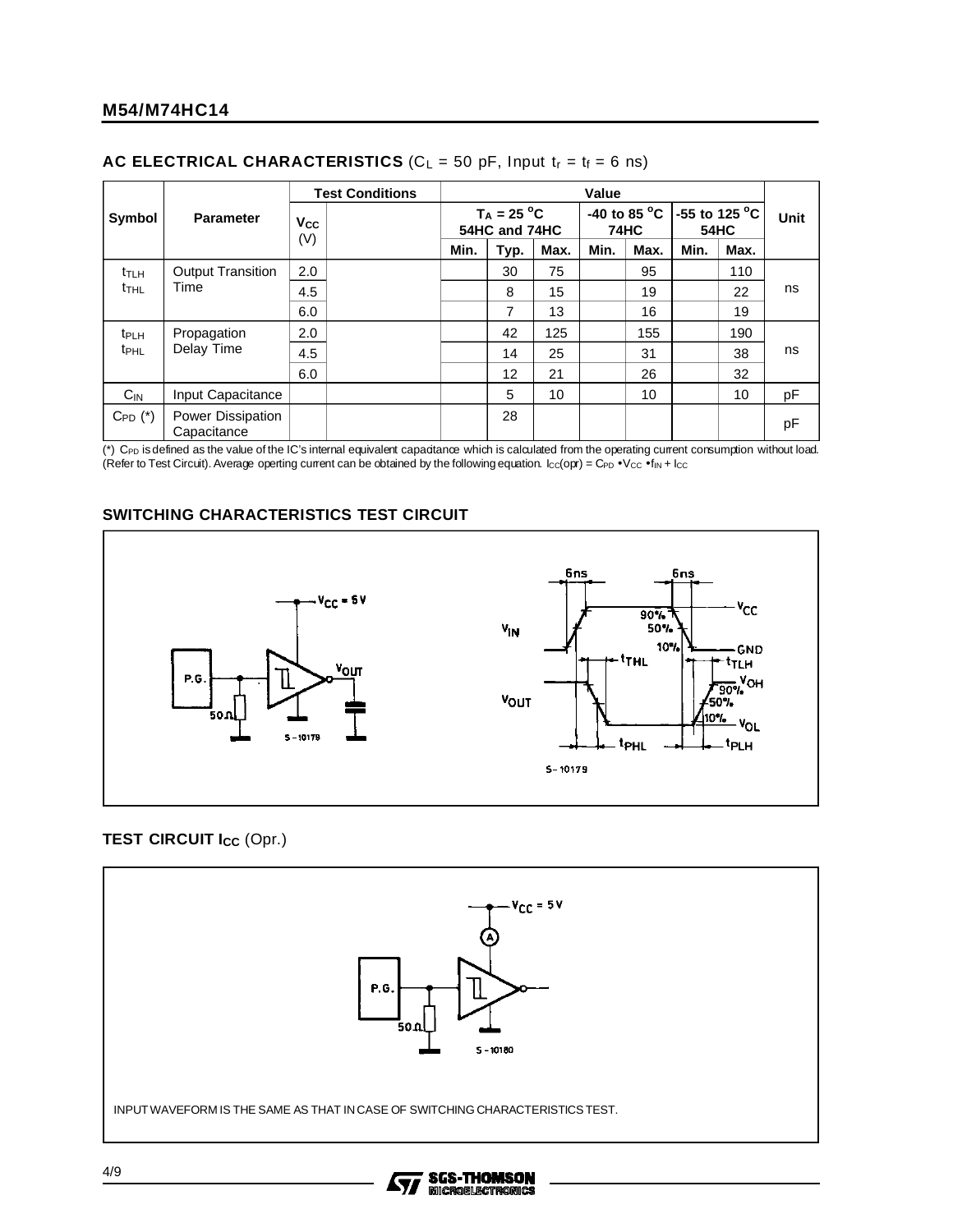| DIM.                              |      | mm      |      | inch  |       |       |  |
|-----------------------------------|------|---------|------|-------|-------|-------|--|
|                                   | MIN. | TYP.    | MAX. | MIN.  | TYP.  | MAX.  |  |
| a1                                | 0.51 |         |      | 0.020 |       |       |  |
| $\sf B$                           | 1.39 |         | 1.65 | 0.055 |       | 0.065 |  |
| $\sf b$                           |      | $0.5\,$ |      |       | 0.020 |       |  |
| b1                                |      | 0.25    |      |       | 0.010 |       |  |
| D                                 |      |         | 20   |       |       | 0.787 |  |
| $\mathsf E$                       |      | 8.5     |      |       | 0.335 |       |  |
| $\mathsf{e}% _{t}\left( t\right)$ |      | 2.54    |      |       | 0.100 |       |  |
| e3                                |      | 15.24   |      |       | 0.600 |       |  |
| $\mathsf F$                       |      |         | 7.1  |       |       | 0.280 |  |
| J.                                |      |         | 5.1  |       |       | 0.201 |  |
| $\mathsf L$                       |      | 3.3     |      |       | 0.130 |       |  |
| $\boldsymbol{Z}$                  | 1.27 |         | 2.54 | 0.050 |       | 0.100 |  |

## **Plastic DIP14 MECHANICAL DATA**



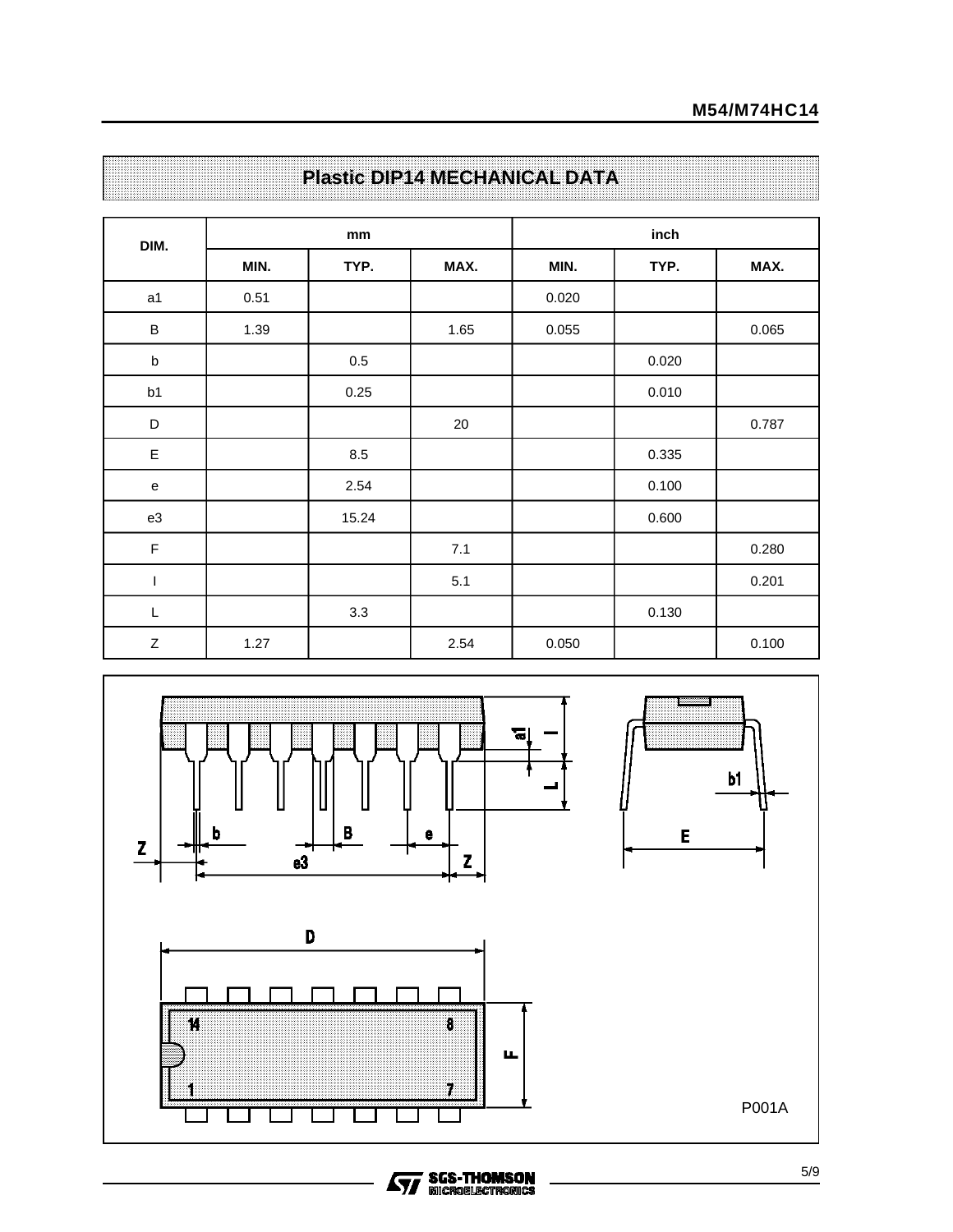## **Ceramic DIP14/1 MECHANICAL DATA**

| DIM.                      |      | mm    |      | inch  |       |       |  |
|---------------------------|------|-------|------|-------|-------|-------|--|
|                           | MIN. | TYP.  | MAX. | MIN.  | TYP.  | MAX.  |  |
| $\boldsymbol{\mathsf{A}}$ |      |       | 20   |       |       | 0.787 |  |
| $\sf B$                   |      |       | 7.0  |       |       | 0.276 |  |
| D                         |      | 3.3   |      |       | 0.130 |       |  |
| E                         | 0.38 |       |      | 0.015 |       |       |  |
| e3                        |      | 15.24 |      |       | 0.600 |       |  |
| F                         | 2.29 |       | 2.79 | 0.090 |       | 0.110 |  |
| G                         | 0.4  |       | 0.55 | 0.016 |       | 0.022 |  |
| $\boldsymbol{\mathsf{H}}$ | 1.17 |       | 1.52 | 0.046 |       | 0.060 |  |
| L                         | 0.22 |       | 0.31 | 0.009 |       | 0.012 |  |
| M                         | 1.52 |       | 2.54 | 0.060 |       | 0.100 |  |
| ${\sf N}$                 |      |       | 10.3 |       |       | 0.406 |  |
| $\sf P$                   | 7.8  |       | 8.05 | 0.307 |       | 0.317 |  |
| $\sf Q$                   |      |       | 5.08 |       |       | 0.200 |  |

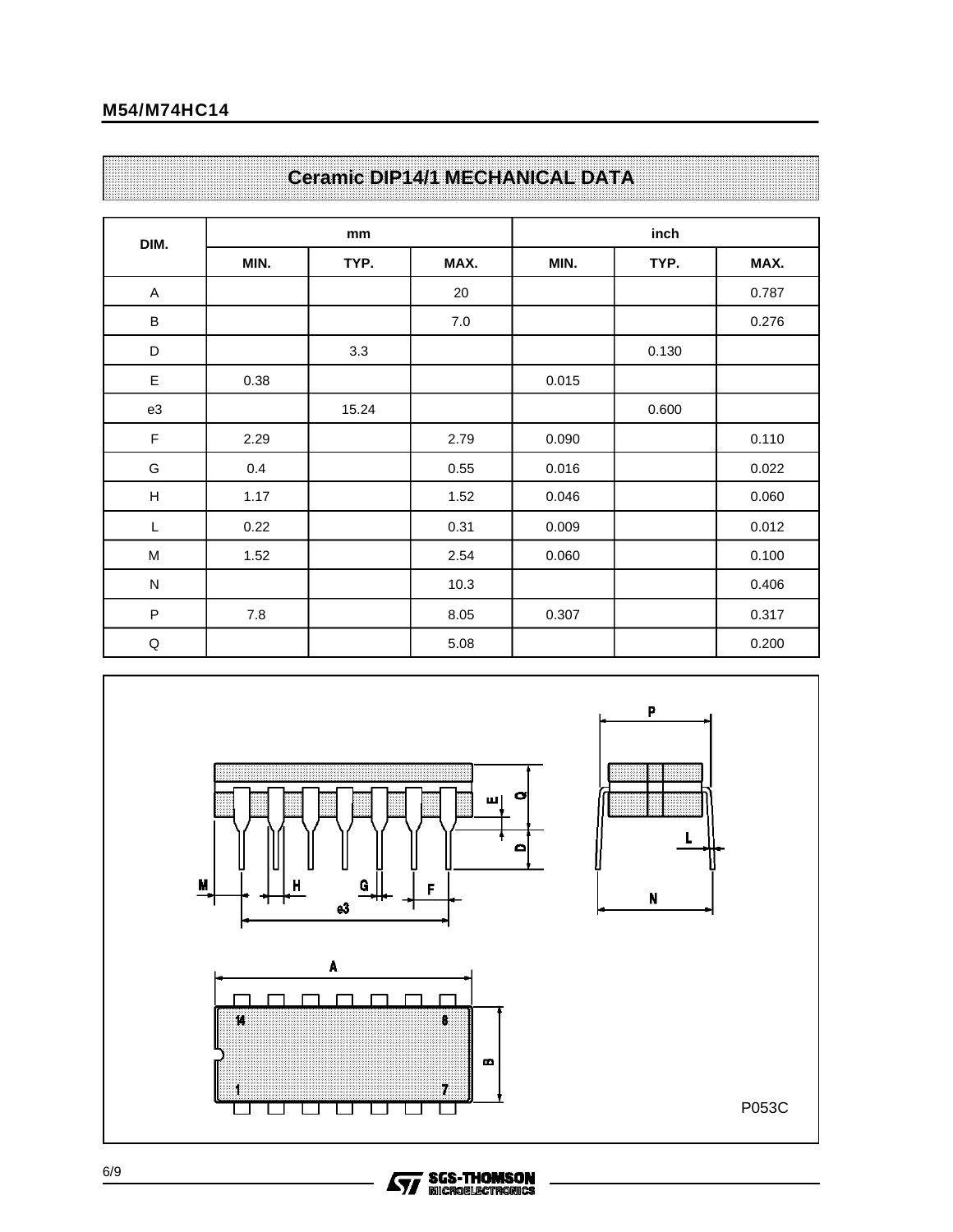| DIM.           |         | mm   |         | inch              |       |       |  |
|----------------|---------|------|---------|-------------------|-------|-------|--|
|                | MIN.    | TYP. | MAX.    | MIN.              | TYP.  | MAX.  |  |
| A              |         |      | 1.75    |                   |       | 0.068 |  |
| a <sub>1</sub> | 0.1     |      | 0.2     | 0.003             |       | 0.007 |  |
| a2             |         |      | 1.65    |                   |       | 0.064 |  |
| b              | 0.35    |      | 0.46    | 0.013             |       | 0.018 |  |
| b1             | 0.19    |      | 0.25    | 0.007             |       | 0.010 |  |
| $\mathbf C$    |         | 0.5  |         |                   | 0.019 |       |  |
| $\mathtt{c1}$  |         |      |         | $45^\circ$ (typ.) |       |       |  |
| D              | 8.55    |      | 8.75    | 0.336             |       | 0.344 |  |
| E              | 5.8     |      | $6.2\,$ | 0.228             |       | 0.244 |  |
| e              |         | 1.27 |         |                   | 0.050 |       |  |
| e3             |         | 7.62 |         |                   | 0.300 |       |  |
| F              | 3.8     |      | 4.0     | 0.149             |       | 0.157 |  |
| G              | 4.6     |      | 5.3     | 0.181             |       | 0.208 |  |
| L              | $0.5\,$ |      | 1.27    | 0.019             |       | 0.050 |  |
| M              |         |      | 0.68    |                   |       | 0.026 |  |
| $\mathbb S$    |         |      |         | $8^\circ$ (max.)  |       |       |  |

## **SO14 MECHANICAL DATA**

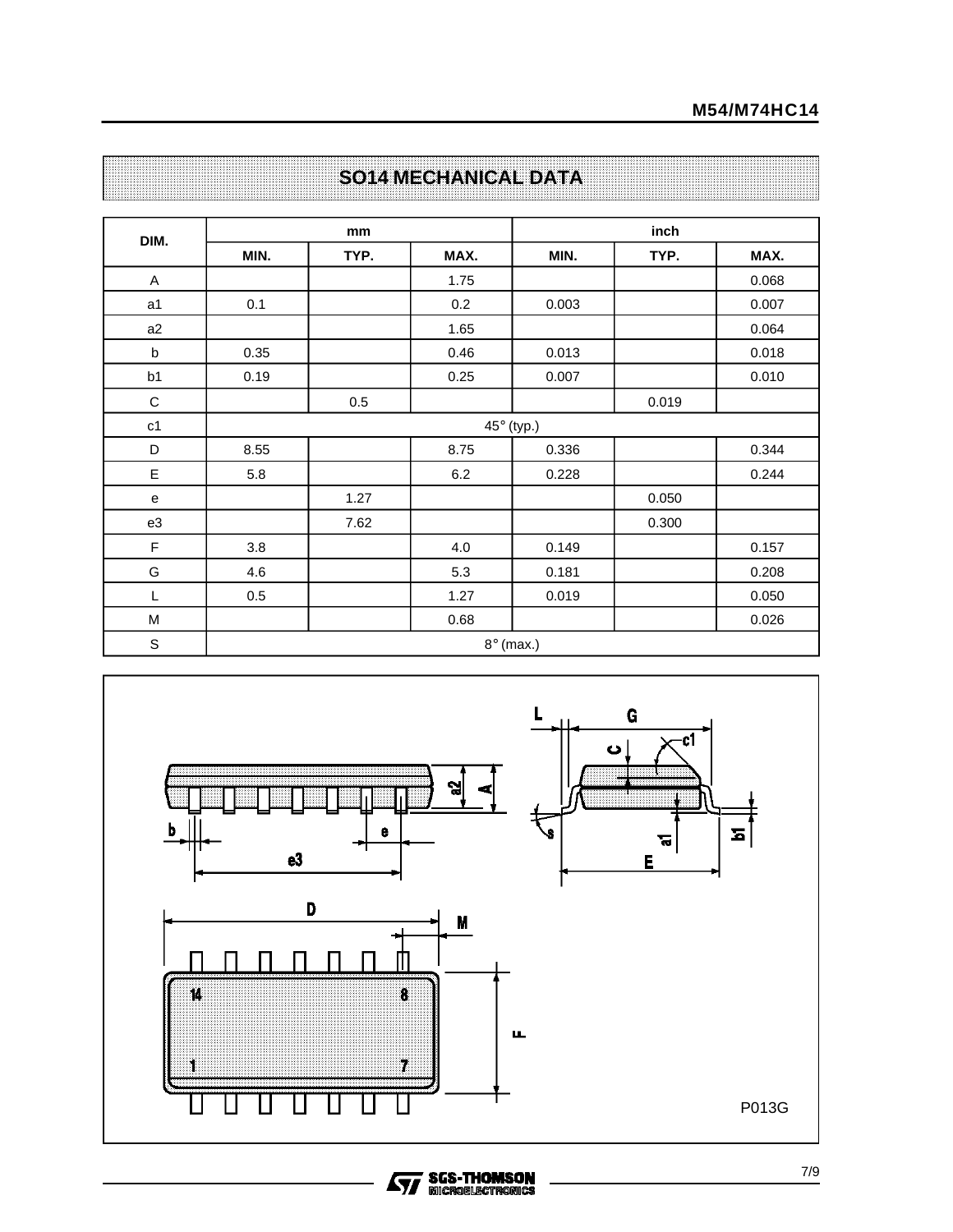## **M54/M74HC14**

## **PLCC20 MECHANICAL DATA**

| DIM.                      |      | mm   |       | inch  |       |       |  |
|---------------------------|------|------|-------|-------|-------|-------|--|
|                           | MIN. | TYP. | MAX.  | MIN.  | TYP.  | MAX.  |  |
| $\boldsymbol{\mathsf{A}}$ | 9.78 |      | 10.03 | 0.385 |       | 0.395 |  |
| $\sf B$                   | 8.89 |      | 9.04  | 0.350 |       | 0.356 |  |
| $\mathsf D$               | 4.2  |      | 4.57  | 0.165 |       | 0.180 |  |
| d1                        |      | 2.54 |       |       | 0.100 |       |  |
| d2                        |      | 0.56 |       |       | 0.022 |       |  |
| E                         | 7.37 |      | 8.38  | 0.290 |       | 0.330 |  |
| e                         |      | 1.27 |       |       | 0.050 |       |  |
| e3                        |      | 5.08 |       |       | 0.200 |       |  |
| F                         |      | 0.38 |       |       | 0.015 |       |  |
| G                         |      |      | 0.101 |       |       | 0.004 |  |
| M                         |      | 1.27 |       |       | 0.050 |       |  |
| M <sub>1</sub>            |      | 1.14 |       |       | 0.045 |       |  |